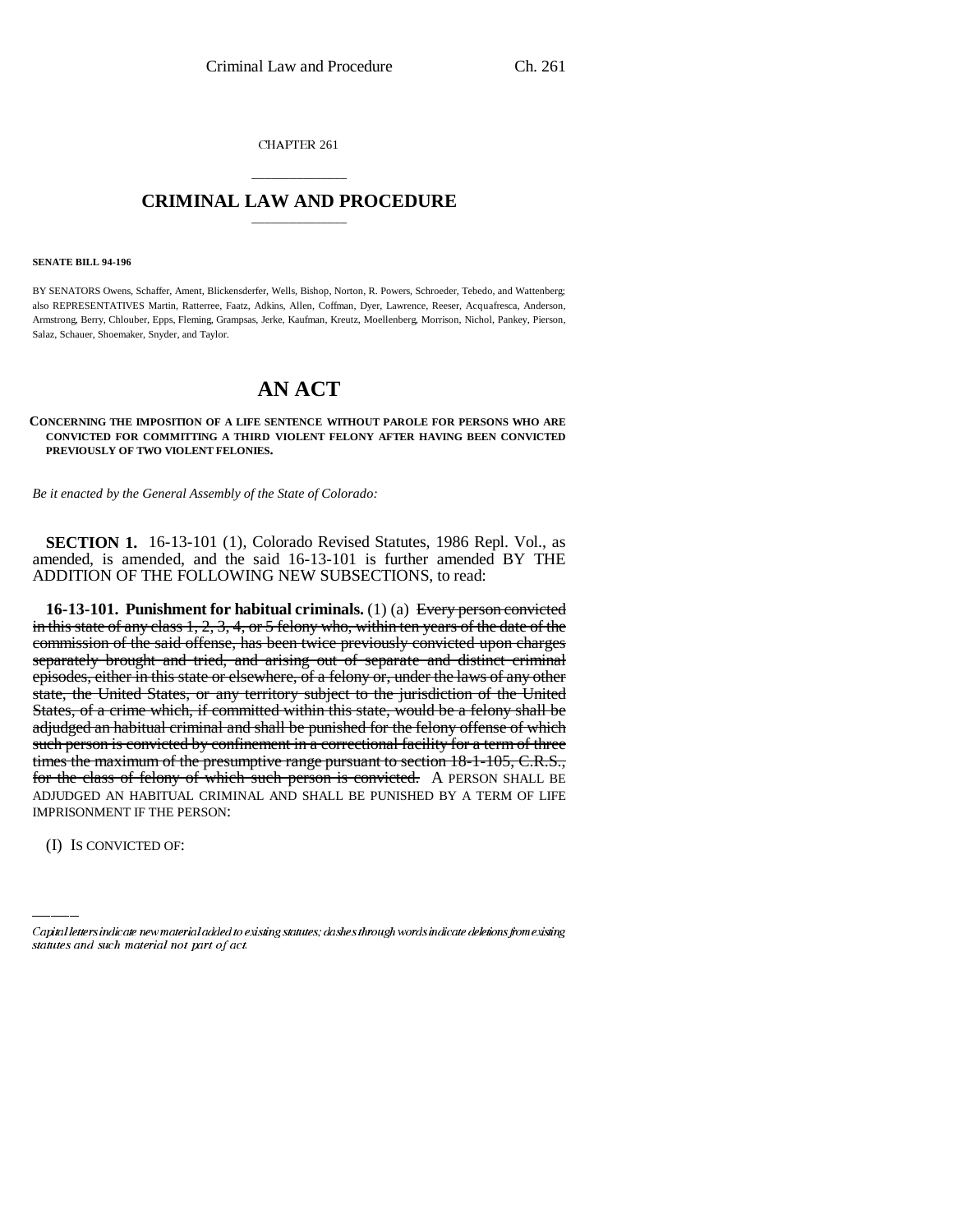(A) ANY CLASS 1 OR 2 FELONY; OR

(B) ANY CLASS 3 FELONY THAT IS A CRIME OF VIOLENCE, AS DEFINED IN SECTION 16-11-309 (2); AND

(II) HAS BEEN TWICE CONVICTED PREVIOUSLY FOR ANY OF THE OFFENSES DESCRIBED IN SUBPARAGRAPH (I) OF THIS PARAGRAPH (a).

(b) A FELONY DESCRIBED IN SUBPARAGRAPH (I) OF PARAGRAPH (a) OF THIS SUBSECTION (1) IS:

(I) ONE BASED UPON CHARGES SEPARATELY BROUGHT AND TRIED, AND ARISING OUT OF SEPARATE AND DISTINCT CRIMINAL EPISODES, IN THIS OR ANY OTHER STATE; OR

(II) A CRIME UNDER THE LAWS OF ANY OTHER STATE, THE UNITED STATES, OR ANY TERRITORY SUBJECT TO THE JURISDICTION OF THE UNITED STATES, WHICH, IF COMMITTED WITHIN THIS STATE, WOULD BE SUCH A FELONY DESCRIBED IN PARAGRAPH (a) OF THIS SUBSECTION (1).

(c) NO PERSON SENTENCED PURSUANT TO SUBSECTION (1) OF THIS SECTION SHALL BE ELIGIBLE FOR PAROLE UNTIL SUCH PERSON HAS SERVED AT LEAST FORTY CALENDAR YEARS.

(d) NOTHING IN THIS SUBSECTION (1) PROHIBITS THE GOVERNOR FROM ISSUING A PARDON OR A CLEMENCY ORDER ON A CASE-BY-CASE BASIS; HOWEVER, THE GOVERNOR SHALL SUBMIT A REPORT TO THE GENERAL ASSEMBLY ON EACH SUCH PARDON OR CLEMENCY ORDER IN ACCORDANCE WITH SECTION 7 OF ARTICLE IV OF THE STATE CONSTITUTION.

(e) NOTHING IN THIS SUBSECTION (1) IS TO BE CONSTRUED TO PROHIBIT A PERSON CONVICTED OF A CLASS 1 FELONY FROM BEING SENTENCED PURSUANT TO SECTION 16-11-103.

(f) THIS SUBSECTION (1) SHALL NOT APPLY TO A PERSON CONVICTED OF FIRST OR SECOND DEGREE BURGLARY, WHICH PERSON SHALL BE SUBJECT TO SUBSECTIONS (1.5), (2), AND (2.5) OF THIS SECTION AND SECTION 18-4-202.1, C.R.S.

(1.5) EVERY PERSON CONVICTED IN THIS STATE OF ANY CLASS 1, 2, 3, 4, OR 5 FELONY WHO, WITHIN TEN YEARS OF THE DATE OF THE COMMISSION OF THE SAID OFFENSE, HAS BEEN TWICE PREVIOUSLY CONVICTED UPON CHARGES SEPARATELY BROUGHT AND TRIED, AND ARISING OUT OF SEPARATE AND DISTINCT CRIMINAL EPISODES, EITHER IN THIS STATE OR ELSEWHERE, OF A FELONY OR, UNDER THE LAWS OF ANY OTHER STATE, THE UNITED STATES, OR ANY TERRITORY SUBJECT TO THE JURISDICTION OF THE UNITED STATES, OF A CRIME WHICH, IF COMMITTED WITHIN THIS STATE, WOULD BE A FELONY SHALL BE ADJUDGED AN HABITUAL CRIMINAL AND SHALL BE PUNISHED FOR THE FELONY OFFENSE OF WHICH SUCH PERSON IS CONVICTED BY CONFINEMENT IN A CORRECTIONAL FACILITY FOR A TERM OF THREE TIMES THE MAXIMUM OF THE PRESUMPTIVE RANGE PURSUANT TO SECTION 18-1-105,C.R.S., FOR THE CLASS OF FELONY OF WHICH SUCH PERSON IS CONVICTED.